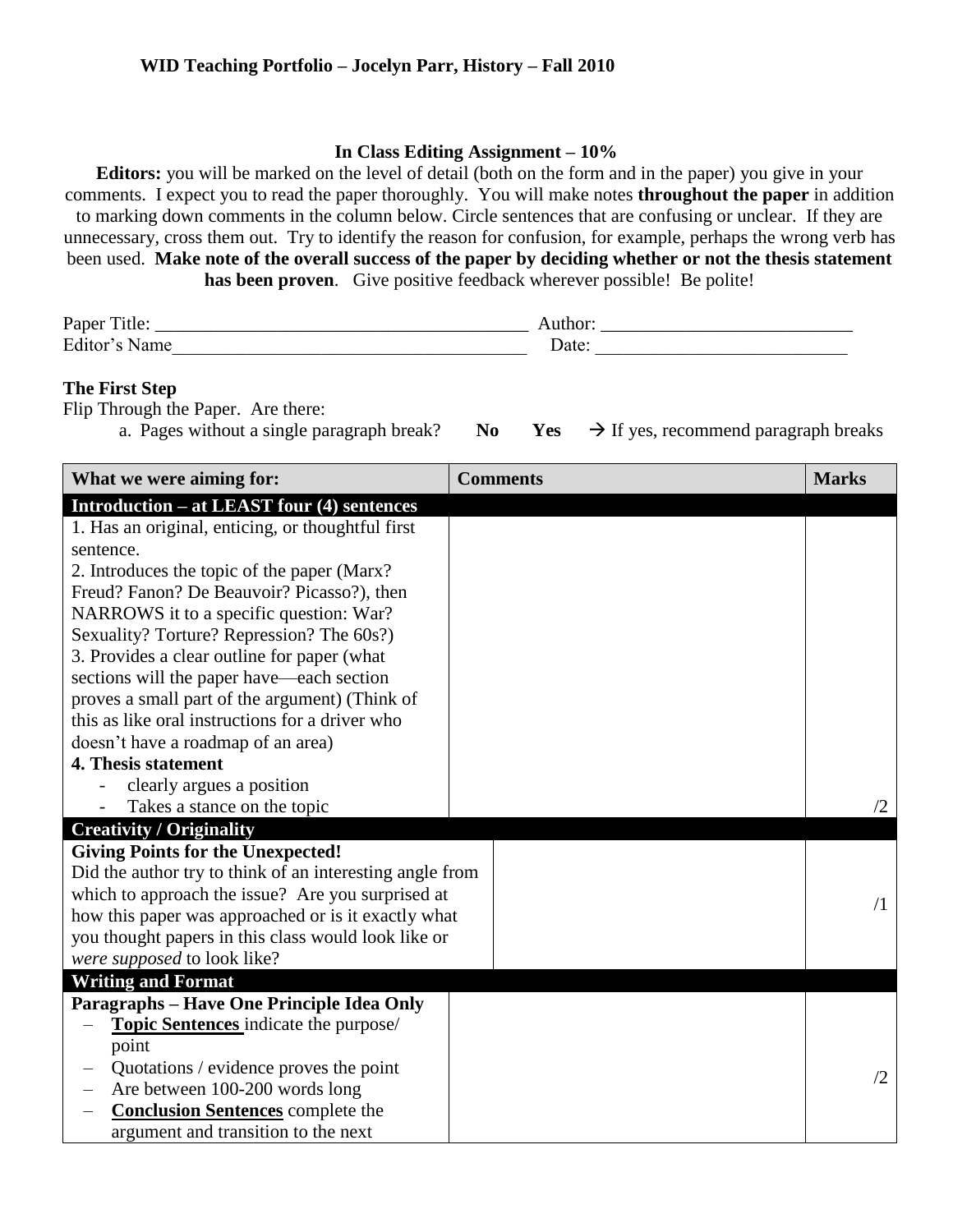| paragraph<br>A tip: Remember the acronym S. I. E. (State<br>your point, Introduce your evidence -2 or 3<br>quotations, Elabourate/Explain the most<br>salient message you want us to take away from<br>this evidence. For example:<br><b>S.</b> Mr. X is a robber<br><b>I.</b> Mrs. Y's jewels were found in Mr. X's car<br><b>E.</b> Mr. X's fingerprints were on the jewels,<br>therefore Mr. X is a robber.<br>Notice how without the E, the evidence from I<br>has not been properly used or followed-up on |            |
|-----------------------------------------------------------------------------------------------------------------------------------------------------------------------------------------------------------------------------------------------------------------------------------------------------------------------------------------------------------------------------------------------------------------------------------------------------------------------------------------------------------------|------------|
| <b>Sentences</b><br>Clear                                                                                                                                                                                                                                                                                                                                                                                                                                                                                       |            |
| Detailed (not repetitive)                                                                                                                                                                                                                                                                                                                                                                                                                                                                                       |            |
| <b>Grammatically Correct</b><br>Words                                                                                                                                                                                                                                                                                                                                                                                                                                                                           | $\sqrt{1}$ |
| - spelling is correct                                                                                                                                                                                                                                                                                                                                                                                                                                                                                           | $\sqrt{1}$ |
| <b>Document</b><br>double spaced, 12 pt. font, Times New                                                                                                                                                                                                                                                                                                                                                                                                                                                        |            |
| Roman, 1" margins, has a cover page,                                                                                                                                                                                                                                                                                                                                                                                                                                                                            | $\sqrt{1}$ |
| page numbers                                                                                                                                                                                                                                                                                                                                                                                                                                                                                                    |            |
| 1500-2500 words<br><b>Scholarly Material</b>                                                                                                                                                                                                                                                                                                                                                                                                                                                                    |            |
| <b>Citations</b>                                                                                                                                                                                                                                                                                                                                                                                                                                                                                                |            |
|                                                                                                                                                                                                                                                                                                                                                                                                                                                                                                                 |            |
| Content<br>Quotations are wisely used. They provide evidence<br>for <i>your</i> argument.<br>Format                                                                                                                                                                                                                                                                                                                                                                                                             |            |
| Short Quotes are introduced: "_____" (Parr 14).                                                                                                                                                                                                                                                                                                                                                                                                                                                                 |            |
| Long Quotes are defined as being over 40 words. As                                                                                                                                                                                                                                                                                                                                                                                                                                                              |            |
| above, they are introduced:                                                                                                                                                                                                                                                                                                                                                                                                                                                                                     |            |
| in the same way as short quotations, but                                                                                                                                                                                                                                                                                                                                                                                                                                                                        |            |
| they are double spaced, indented and have                                                                                                                                                                                                                                                                                                                                                                                                                                                                       |            |
| no quotation marks. (Parr 14)                                                                                                                                                                                                                                                                                                                                                                                                                                                                                   |            |
| Signal phrases reference the author's last name                                                                                                                                                                                                                                                                                                                                                                                                                                                                 |            |
| e. g. Parr argues (good); Historian Jocelyn Parr                                                                                                                                                                                                                                                                                                                                                                                                                                                                |            |
|                                                                                                                                                                                                                                                                                                                                                                                                                                                                                                                 |            |
| argues (best)<br>Italicize Book Titles                                                                                                                                                                                                                                                                                                                                                                                                                                                                          |            |
| "Articles and Chapters titles are in Quotations"                                                                                                                                                                                                                                                                                                                                                                                                                                                                |            |